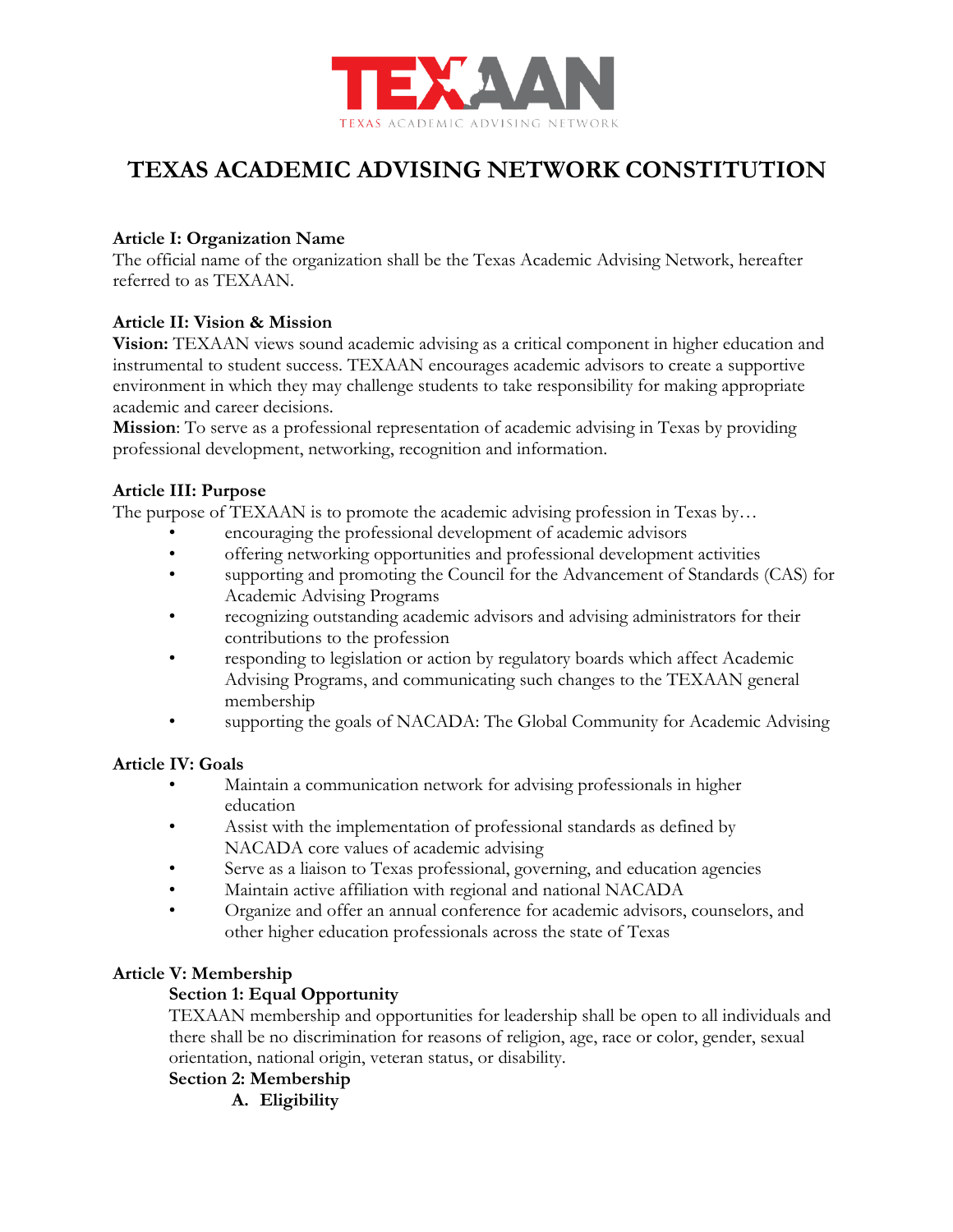

Membership is open to academic advisors, counselors, faculty members, administrators and others in higher education in the state of Texas whose interests are in the area of academic advising.

#### **B. Procedure**

Eligible individuals shall become TEXAAN members upon submission of membership application and full payment of annual dues.

## **C. Active Status**

Members maintain active status upon receipt of membership renewal and by paying dues for the current membership cycle. Members in active status have no outstanding balances to TEXAAN.

#### **D. Benefit**

Members in active status are eligible to vote, run for leadership positions, and take advantage of all services.

**E. Membership Cycle** 

Membership cycle is January 1 – December 31.

### **Section 3: Annual Membership Dues**

#### **A. Changes**

Changes to the membership dues shall be recommended by the TEXAAN Executive Board and approved by a majority of voting members in active status.

### **B. Collection**

Membership dues are required at the time of application for membership or renewal of membership, and only upon receipt of dues will a member be in active status

### **Article VI: Rules**

### **Section 1: Annual Conference**

- A. The annual business meeting shall coincide with the annual conference sponsored by TEXAAN and/or the NACADA Region VII Annual Conference (when held in Texas).
- B. The Conference Committee will determine the time and location of the Annual Conference.
- C. The Conference Committee shall make every effort to change the geographical location from one year to the next.

### **Article VIII: Officers**

### **Section 1: Composition**

The TEXAAN Executive Board shall consist of (9) elected officers: President, President-Elect, Immediate Past President, Vice President of Programs, Vice President of Membership, Treasurer, Vice President of Publications, Vice President of Technology, and Secretary. The NACADA State Liaison, selected through a state-wide TEXAAN region election, serves on the Executive Board

### **Section 2: Selection of Officers**

- A. The Secretary will solicit nominations and help the President and the Vice President for Technology conduct elections.
- B. Election shall be by a majority of eligible voting members.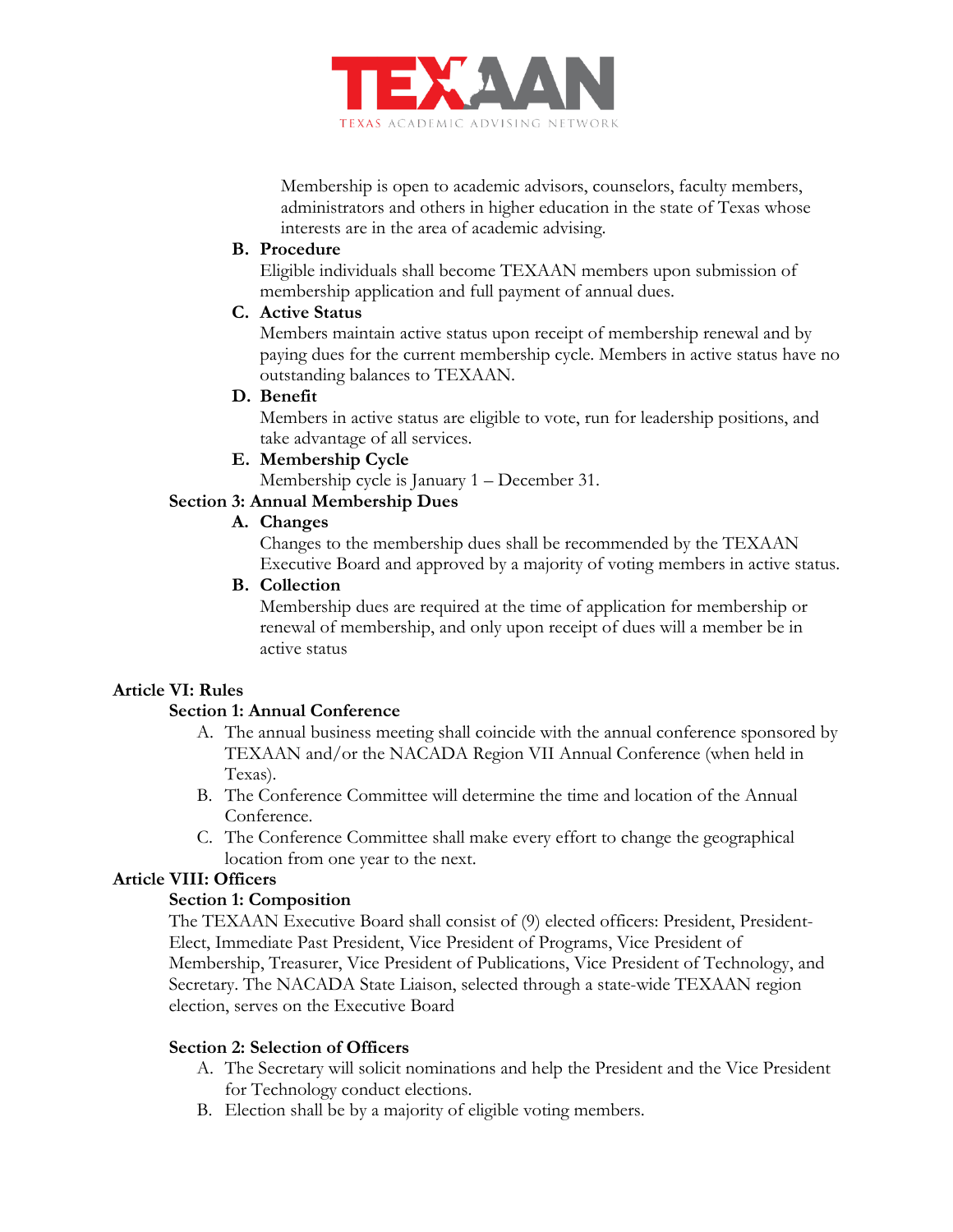

- C. Newly elected officers shall take office at the end of the annual business meeting.
- D. The TEXAAN Executive Board will solicit nominations for officers for the next election cycle.
- E. All candidates must follow the published guidelines as set forth by the Nominations Committee.

## **Section 3: Officer Duties, Responsibilities, and Terms**

# **A. President**

- 1. Preside at all TEXAAN meetings.
- 2. Responsible for overseeing all the association's activities.
- 3. Call special meetings of the TEXAAN Executive Board and serve as an exofficio member of all standing and ad hoc committees.
- 4. Appoint interim officers in the event an officer cannot complete his or her term (except in the case of president).
- 5. If the President cannot complete his or her term, the President-Elect shall assume the duties for the remainder of the term. The President – Elect will also serve their elected term.
- 6. Serves a term of one election cycle. Becomes Immediate Past President after serving one election cycle.
- 7. Submit and disseminate to the general membership an annual report of TEXAAN's accomplishments for the preceding year within one-month following the annual conference or the NACADA Region VII Annual Conference (when held in Texas).

# **B. President – Elect**

- 1. Chief assistant to the President.
- 2. Assume the duties of the President in the absence of the President and when so acting shall exercise the powers of the President.
- 3. Serves a term of one election cycle. Becomes President after serving as President Elect for one election cycle.
- 4. Coordinate efforts of TEXAAN Region Chairs.
- 5. Coordinates Award Nominations and selection for that year in conjunction with the Immediate Past President.

# **C. Immediate Past President**

- 1. Shall serve as advisor to the President and TEXAAN Executive Board.
- 2. He or she shall hold this position for one year after the completion of his or her term as President.
- 3. Coordinates Award Nominations and selection for that year in conjunction with the President-Elect.
- 4. Serves a term of one election cycle.
- 5. May coordinate the Lifetime Service Award Committee.
- 6. A vacancy of Immediate Past President shall not be filled.

# **D. Vice President of Programs**

- 1. Serve a term of two election cycles and is elected in odd numbered years.
- 2. Coordinate current professional development (e.g. Fellowship, Mentoring, Webinar)
- 3. Develop future programs for membership development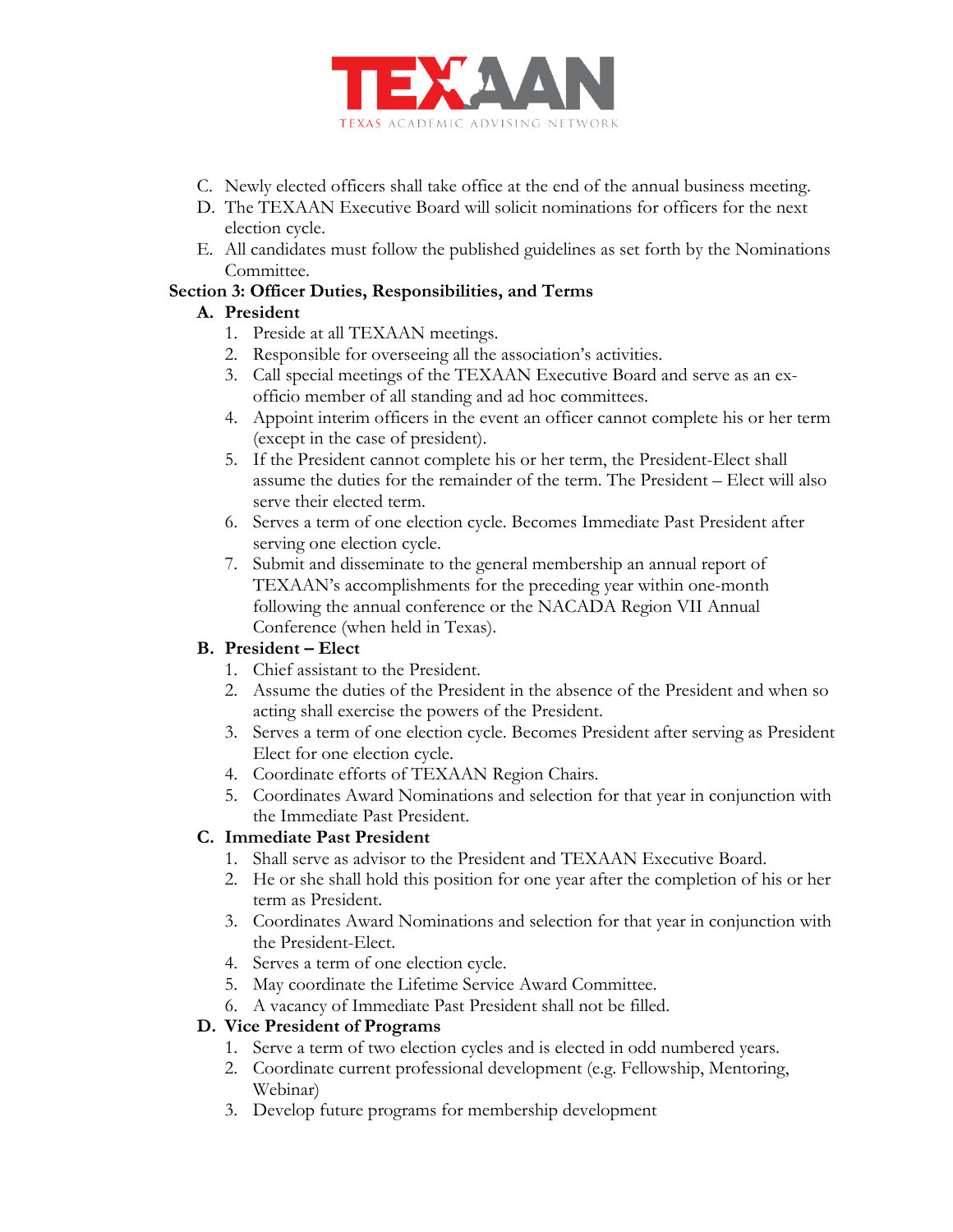

# **E. Vice President of Membership**

- 1. Serve a term of two election cycles and is elected in odd numbered years.
- 2. Encourage members to renew membership and develop methods to recruit new members
- 3. Coordinate membership programming (e.g. Membership recognition, Membership surveys, Welcome Email, etc.)

# **F. Treasurer**

- 1. Serve a term of two election cycles and is elected in even numbered years.
- 2. Produce an annual financial report for distribution to the general membership an annual report of TEXAAN's accomplishments for the preceding year within one-month following the annual conference or the NACADA Region VII Annual Conference (when held in Texas).
- 3. Collect and deposit annual membership dues and conference fees.
- 4. Coordinate with various positions on financial matters concerning the TEXAAN budget
- 5. Responsible for submitting appropriate documentation to maintain status as a 501c3 organization
- 6. Maintain a proper financial reporting system
- 7. Work with accountant for tax purposes
- 8. Ensure TEXAAN is compliant with its fiduciary responsibilities

# **G. Vice President for Publications**

- 1. Serve a term of two election cycles and is elected in even numbered years.
- 2. Solicit contributions for association publication, "TEXAAN".
- 3. Coordinate and develop Publication for article submission
- 4. Conduct outreach for article submission to the membership
- 5. Develops and maintains Social Media marketing efforts and coordinate with members of the board and Conference Chairs to distribute information or activities via social media platforms.

# **H. Vice President for Technology**

- 1. Serve a term of two election cycles and is elected in odd numbered years.
- 2. Maintain current TEXAAN web address and keep it up-to-date.
- 3. Collaborate with officers to publish information to the web in a timely manner.
- 4. Collaborate with the conference chair and board members to publish conference information, newsletters, awards and scholarships winners, and historical documents to the web in a timely manner.
- 5. Coordinates with Secretary and President regarding voting for officer selection

# **I. Secretary**

- 1. Serve a term of two election cycles and is elected in odd numbered years.
- 2. Keep records of all meetings of the association and the TEXAAN Executive Board
- 3. Collect information/documents/pictures form the inception of the organization to current date.
- 4. Track all awards and scholarships presented to members.
- 5. Maintain a current copy of the TEXAAN constitution.
- 6. Assist the President and the Vice President for Technology in facilitating the election process.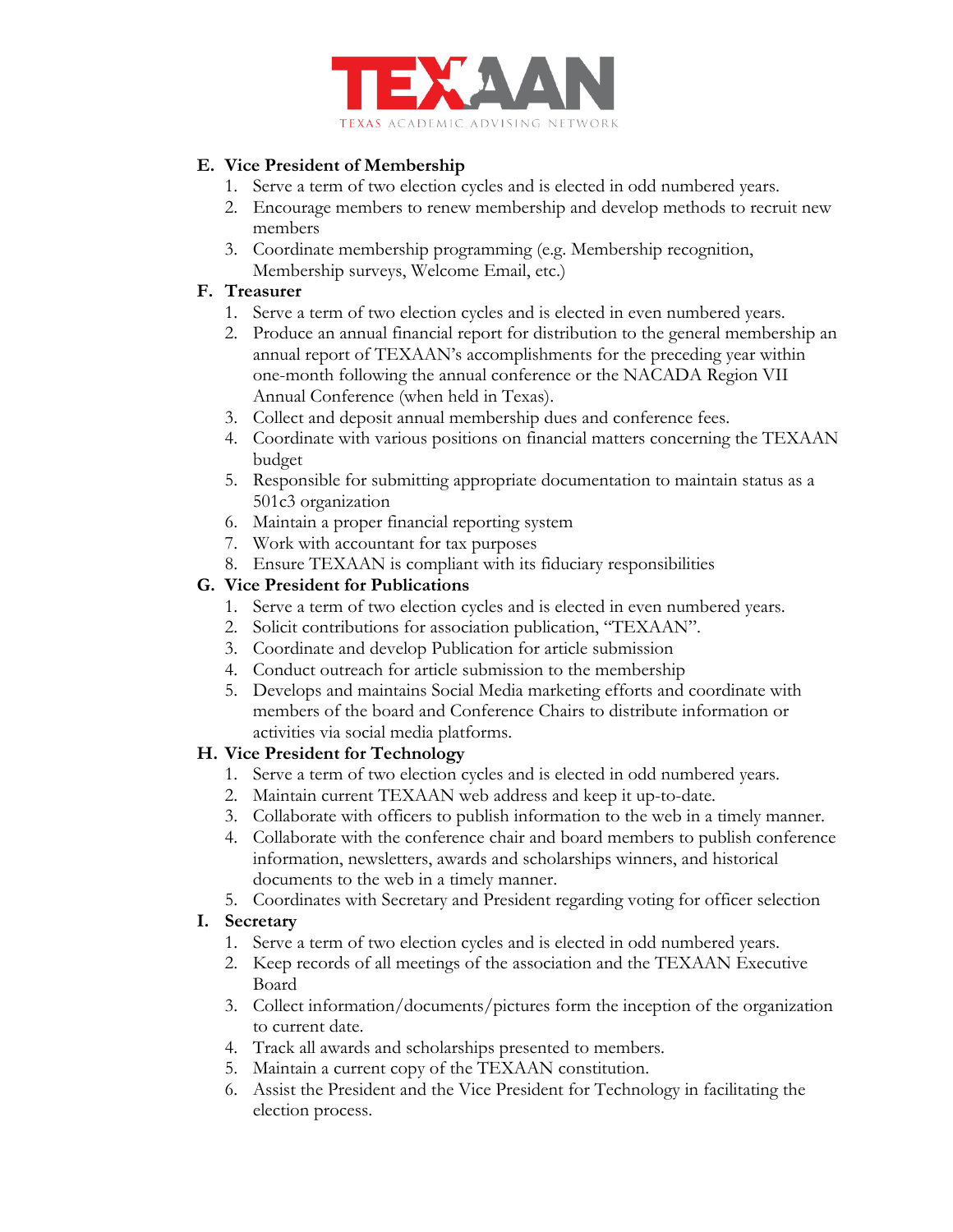

7. Give notice to all members of regular and special meetings.

# **Article IX: Committees**

# **Section 1: Standing Committees**

## **A. Conference Committee**

- 1. Co-Chairs shall be appointed by the board and will collaborate with the President.
- 2. Members shall include active members of TEXAAN.
- 3. Members of the conference committee will be selected through application process held by conference committee chairs.
- 4. The selection of the committee will take place no later than the end of the Spring semester following the previous conference.
- 5. This committee shall be responsible for making all arrangements for the annual TEXAAN conference, with the aid of the board.

### **Section 2: Possible committees to be appointed by the President can include but are not limited to:**

All ad-hoc committees shall include at least one member from a two-year institution and one member from a four-year institution.

- A. Constitutional Review Committee
- B. Membership Committee
- C. Awards and Scholarship Committee
- D. Lifetime Service Award Committee

# **Article X: Regions**

### **Section 1: Description**

TEXAAN shall be comprised of six regions that represent institutions in different geographic locations. TEXAAN will publish a list of schools in each region on TEXAAN website. Regions are:

- A. Central Texas
- B. East Texas
- C. North Texas
- D. South Texas
- E. South East Texas

### **Section 2: Purpose**

The regions are designed to foster professional relationships between institutions.

# **Section 3: TEXAAN Regional Chair**

# **A. Region Chair**

- 1. Serve as the regional liaison with the TEXAAN Executive Board.
- 2. Develop partnerships with local advising organizations within the region.
- 3. Conduct needs-survey for members of the Region.
- 4. Coordinate efforts that suit the Region needs.
- 5. Assist Vice President of Membership with recruitment of new members within the region.
- 6. Serve a one-year term
- **B. Region Chair-Elect**